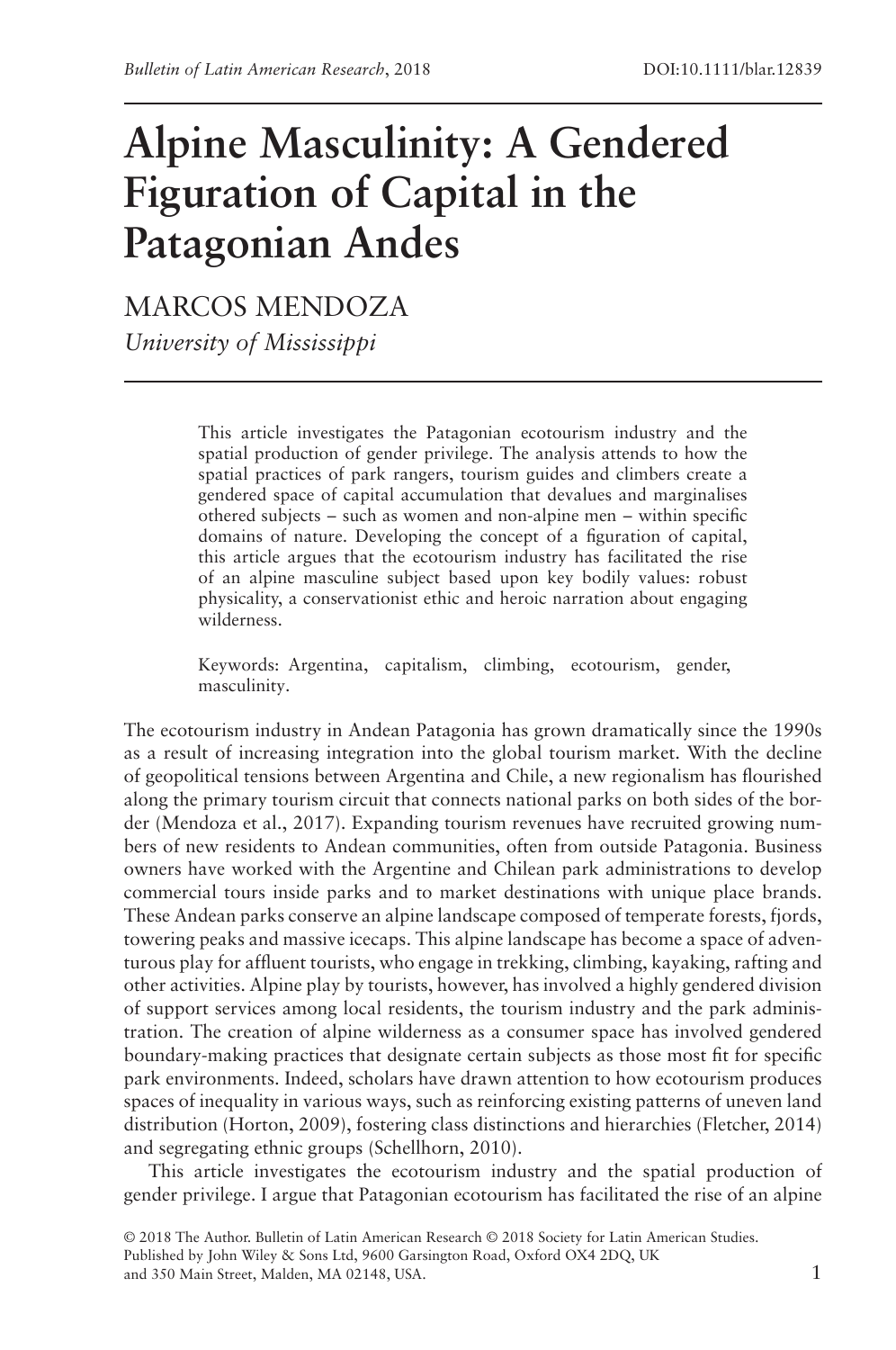masculine subject organised around cultural values defning the body-environment relationship: the displaying of robust physicality to engage with the diffculties and dangers of nature, the creation of heroic narratives about overcoming these tests, and a conservationist ethic that seeks to limit environmental impacts. The supremacy of this masculine subject depends upon processes of spatial marginalisation that devalue the presence of othered subjects – women and non-alpine men – within key domains of nature, especially the Andean backcountry marked by glaciers and mountains. Alpine men have acquired a powerful symbolic position within ecotourism destinations because of their role in fostering capital accumulation through the stewardship of consumption and generating transnational narratives about the region's alpine environments.

Focused on the Argentine ecotourism destination of El Chaltén, the article shows how three key actors – park rangers, guides and climbers – produce a polycentric space of alpine masculine privilege. These actors engage in spatial practices – environmental protection (rangers), wilderness exploration (guides) and climbing heroism (climbers) – that construct the gendered environment sustaining tourism consumption. To understand the articulation between the gendered environment and capital accumulation I develop the concept of a fguration of capital. Alpine men become spatial agents of capital as they produce the inclusive and exclusive consumer spaces integral to the ecotourism market. Following a brief discussion of methods, I position the concept of a fguration of capital in relation to scholarship on ecotourism, gender and capitalism before moving to examine the gendered spatial practices of rangers, guides and climbers.

This papers draws on eighteen months of ethnographic research (between 2006 and 2011) focused on the Argentine ecotourism destination of El Chaltén and the northern section of Los Glaciares National Park (PNLG), which investigated the development of the Patagonian green economy through attention to tourism consumption (mountaineers and trekkers), conservation (park rangers and land managers) and service production (entrepreneurs and seasonal labourers). Ethnographic data regarding rangers, guides and climbers were generated from 65 semi-structured interviews and participant observation. This involved working as a volunteer ranger in PNLG, giving environmental education talks, maintaining trails, patrolling the trail system and participating in search and rescue missions. I also shadowed commercial guides in the park and lived alongside many in hostels and camp sites. Finally, I pursued a strategy of immersive training to acquire the requisite physical techniques to gain entry to the climbing community, albeit as a relative novice. This entailed practising at the indoor climbing gym and on the rock routes (bouldering and sport climbing) surrounding the village, as well as mountaineering in the Chaltén Massif on peaks with the lowest degree of technical diffculty. The data were coded using a 'grounded theory' approach (Bernard, 2011) to formulate inductive categories and themes for qualitative analysis. To protect research subject confdentiality, I have used pseudonyms for individuals and tourism companies unless explicitly requested otherwise.

## **Ecotourism, Gender and Capitalism**

Ecotourism is a mode of nature-based tourism that seeks to promote the welfare of local communities and to conserve the biophysical environment (Honey, 2008). Idealising 'pristine' landscapes and peoples (Brockington, Duffy and Igoe, 2010), ecotourism is a core sector within the alternative tourism industry that encompasses heritage, rural, cultural and adventure tourisms (Gentry, 2007). Recognised as an industry shaped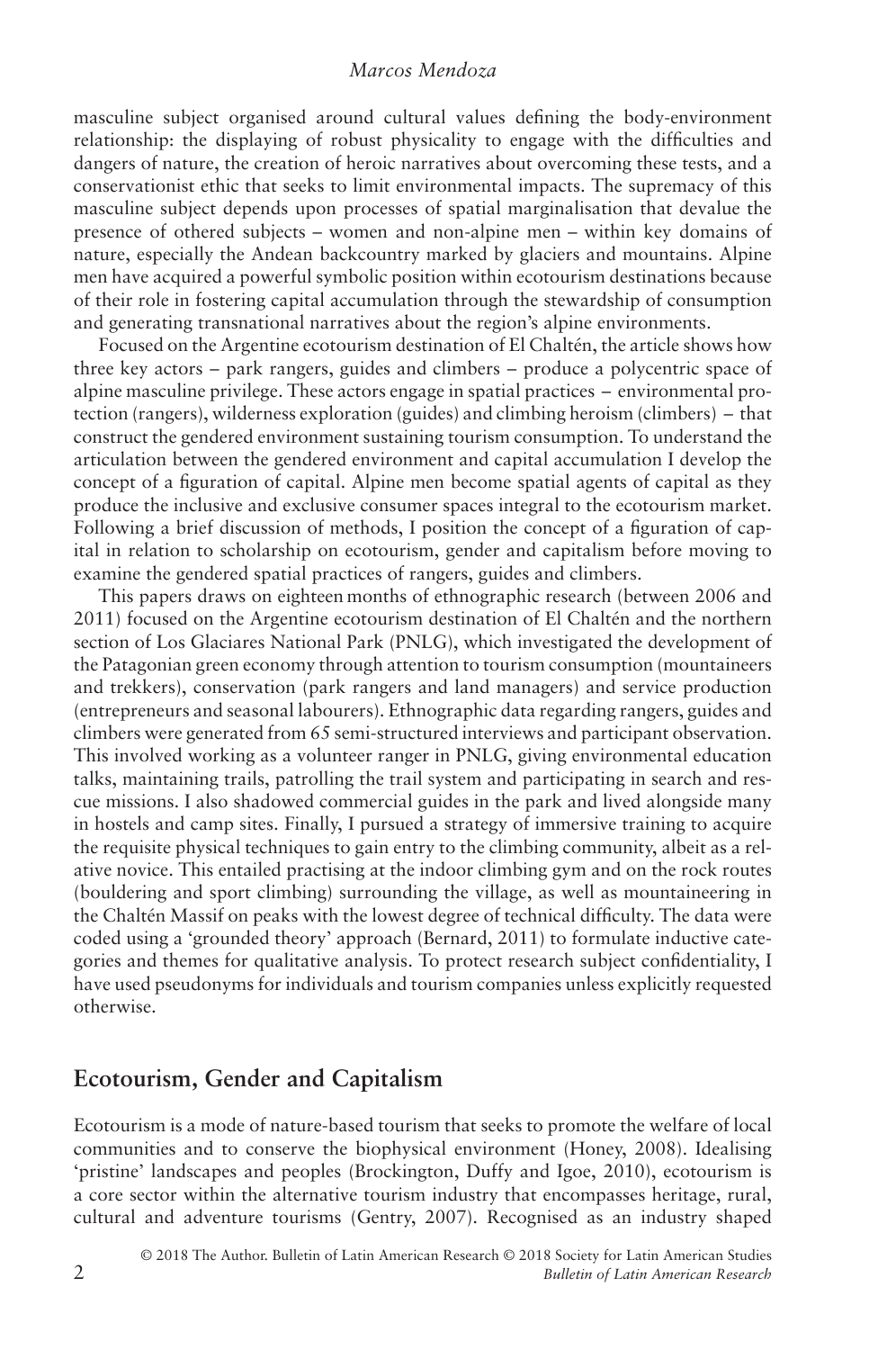by the logics of post-Fordist capitalism based on specialised, fexible forms of production and consumption (Fletcher, 2014), ecotourism exists in dialectical opposition to mass tourism. The discursive framing of ecotourism by industry producers and tourist consumers depends upon historically changing and geographically differentiated notions of what counts as 'mass' versus 'alternative' markets (Mendoza, forthcoming). In Argentina, mass tourism is associated with metropolitan Buenos Aires and nearby beaches on the Atlantic coast. Alternative ecotourism is spatialised beyond greater Buenos Aires within remote wilderness areas like Andean Patagonia.

There is a growing literature on ecotourism and gender. Scholarship has tended to focus on ecotourism as a development agenda and potential mode of empowerment, drawing attention to the diverse social, cultural, political and economic variables that constrain and enable women's (and to a lesser extent men's) participation in the market and access to benefts (Scheyvens, 2000; Dilly, 2003; Carruyo, 2008; Walter, 2011; Tucker and Boonabaana, 2012; Tran and Walter, 2014). This literature emerges from an understanding of the structural constraints women face: existing gender roles that limit participation, bias in political institutions, exclusion from the formal economy and the double burden of household reproduction coupled with waged labour (Scheyvens, 2000; Stronza, 2005; Gentry, 2007; Horton, 2009). Despite these barriers, scholars have identifed how ecotourism has provided women with opportunities to renegotiate gender roles and to access new sources of income, employment, education and power (Dilly, 2003; Pleno, 2006; Tran and Walter, 2014). With a few exceptions (Carruyo, 2008; Tucker and Boonabaana, 2012), little attention has been paid to gendered subjectivities: how concrete actors organise gender positionalities both meaningfully and relationally within uneven felds of value and power.

The literature on gender has remained largely disconnected from scholarship on ecotourism and capitalism. Scholars have long studied ecotourism as a type of green capitalism that refects the values of affuent consumers who seek authentic engagements with nature (West and Carrier, 2004; Honey, 2008). Ecotourism destinations are constituted by capitalistic processes of service provision, marketing and branding (Duffy, 2002). As states have embraced ecotourism as a development strategy, the industry has reshaped the politics of access to resources, conceptions of the environment and territorial governance (Horton, 2009; Brockington, Duffy and Igoe, 2010; Erazo, 2013). Though often associated with global neoliberalism (Duffy, 2002; Fletcher, 2014), ecotourism has become – in some Latin American countries – a core economic strategy pursued by post-neoliberal governments (Mendoza, forthcoming). This article brings together the scholarship on ecotourism, gender and capitalism to consider how masculinities are integral to consumption and accumulation. How specifc male bodies are gendered through cultural values, socially differentiated from other bodies and spatially associated with particular environments becomes crucial to how capital itself is made productive (Coles, 2009).

Ecotourism as a logic of accumulation depends upon a network of bodies. Marx attended to the representational qualities of capitalism, conceptualising capital as both a 'social relation' and a 'thing' (Marx, [1894] 1991: 953). For Marx, capital is a social relation of domination and exploitation, as well as a material representation that has a thing-like existence. This reifed capital has many guises: individual capitalists who personify hierarchies of power, factories owned as investments, and money as a medium of circulating capital in different states of metamorphoses. More generally, capital – understood as a thing-like relation – applies to any human or non-human body that becomes a conduit within a network system of accumulation. Scholars have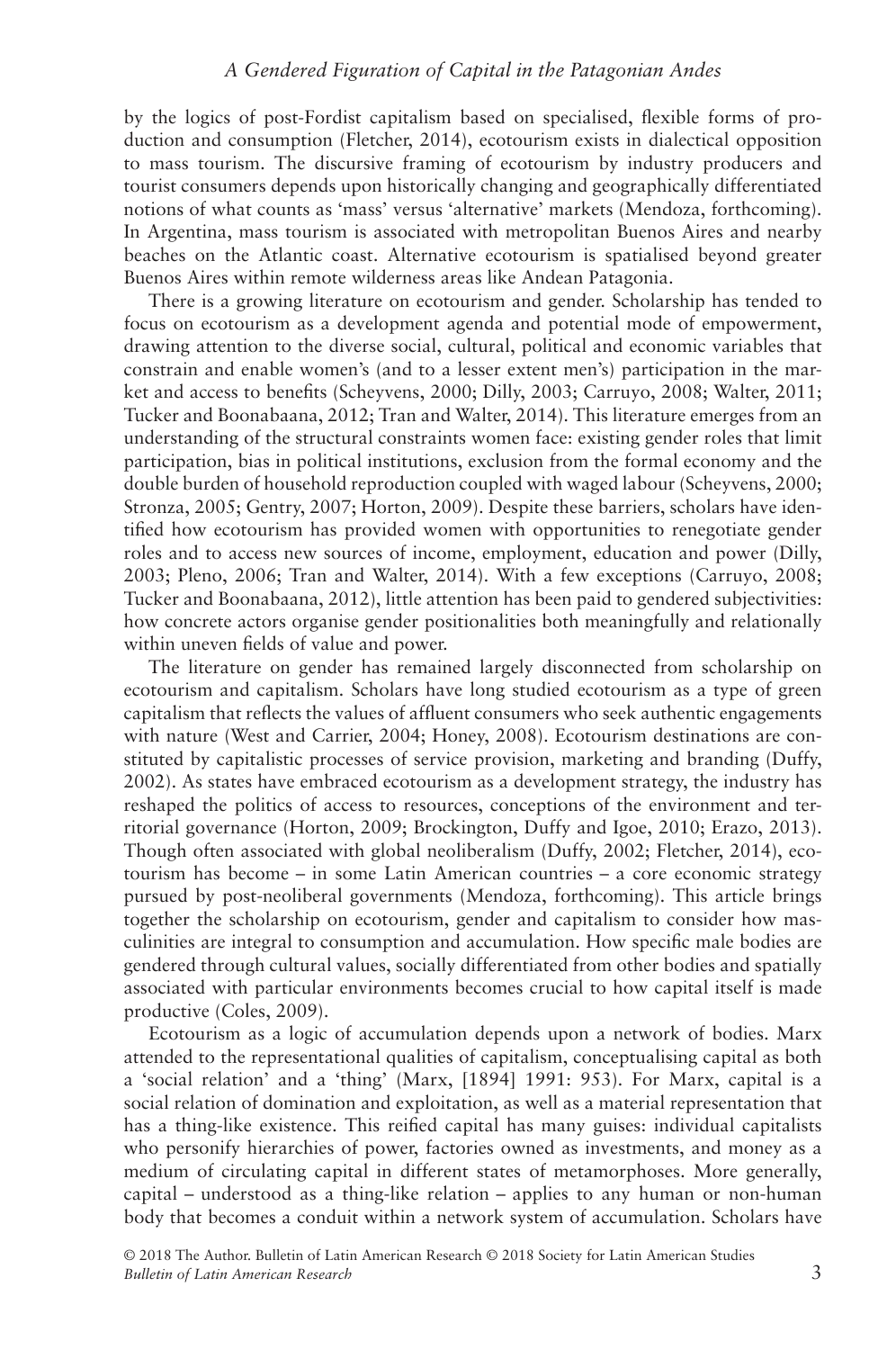increasingly recognised the body as a site of capital formation. Harvey (1998) focuses on the labouring body as a relational entity shaped by productive conditions. Guthman and DuPuis (2006) consider how the consumer body becomes a target for new desires that address problems of over-accumulation. Focusing on ecotourism, Fletcher and Neves address how the industry stimulates the consumer body to seek pleasure in wilderness and overcome alienation through re-enchantment; however, these temporary states of 'pseudocatharsis' leave consumers wanting more (Fletcher and Neves, 2012: 68–69). Ecotourism becomes an accumulation engine, since the commodity experience is highly valued but ephemeral, provoking future waves of consumption. Building on these perspectives, this article focuses on how alpine male bodies – labourers (rangers and guides) and niche consumers/recreationists (climbers) – are vital conduits for stimulating and governing trekking-based consumption.

Ecotourism distinguishes, elevates and valorises certain bodies over others within its logic of accumulation. Indeed, Marx ([1894] 1991: 966) famously argued that certain conduits of capital are granted special power – that there is a process of value inversion whereby living labour comes to view capital as the source of all value rather than labour itself. Anthropologists have studied capital as a thing-like fetish and animating power, highlighting imagery of the devil on plantations and mines (Taussig, 1980; Gordillo, 2004), spirit possessions in factories (Ong, 2010) and occult forces at work in neoliberal transformations (Comaroff and Comaroff, 1999). These studies share a concern for how capital becomes envisioned as a social force that may consume or protect, overwhelm or reproduce, the prevailing conditions of everyday life. In this article, I employ the concept of a fguration of capital to refer to any embodied conduit for accumulation (human or non-human) that becomes symbolically integral to collective narratives about social life. How, then, do ecotourism-based capitalist economies generate their own fgurations of capital that privilege certain bodies and refect concrete relations of domination and exploitation? How might these ecotourism-based fgurations differ from the *spectral* fgurations that dominate the cultures of capitalism literature?

Alpine masculinity is a gendered fguration of capital within Patagonian ecotourism. Alpine masculinity is the gendered subject that is constituted in relation to othered gender positions (women and non-alpine men), integral to the reproduction of capital and tourism consumption, and accorded great symbolic value as a site of agency and social power. Though in some arenas women have begun to challenge male dominance, alpine men have maintained a near monopoly over Andean wilderness. Controlling this environment has been vital to reproducing spaces of gendered privilege.

# **The Trekking Capital of Argentina**

The Aonikenk Tehuelche people inhabited the Chaltén zone until the late 1800s. Seeking to open Patagonia to white settler colonisation, the Argentine government deployed military violence to subjugate indigenous societies (Gordillo, 2004; Bandieri, 2005). European immigrants began to populate the Chaltén zone and to establish *estancias* (farms) devoted to livestock farming, primarily sheep and cattle. *Estancia* foremen and gauchos – locally referred to as *paisanos* (men of the land) – laboured on farms, which spread across steppe, forest and mountain environments. Though called upon to perform physical labour and to endure the precarity of frontier life, settler women inhabited a domestic space set apart from the ranges where men worked (Madsen,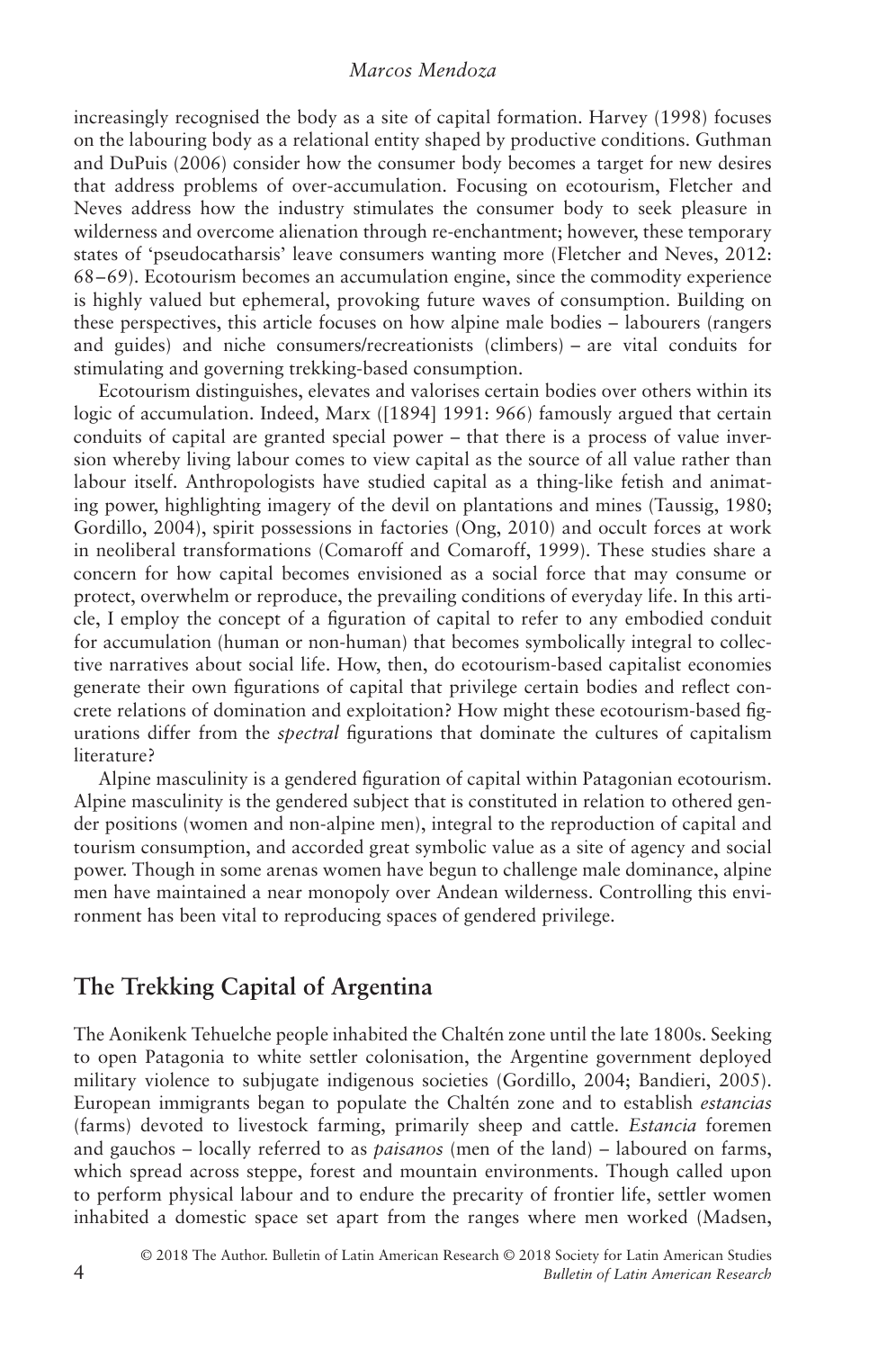2000). This agrarian society thus gave rise to an initial gendering of the environment along the lines of a feminine domestic space opposed to masculinised farms, felds and ranges.

Ongoing geopolitical confict with Chile over Patagonia prompted Argentine politicians to rethink their commitment to agrarian capitalism, which led to low population densities in the borderlands and enduring security issues regarding territorial sovereignty (Bandieri, 2005). Elite conservationists prevailed upon Argentine politicians to establish a protected area system managed by a national park agency. Recognising the Patagonian Andes as Argentina's version of the Swiss Alps, Administración de Parques Nacionales (APN; National Parks Administration) offcials sought to transform the borderlands through foreign tourism-led development based on selling an 'alpine' wilderness aesthetic (Mendoza et al., 2017). Since the 1930s, Patagonian parks have been incorporated into the global consumer aesthetic of alpine landscape that includes the Himalayas, the Southern Alps, Peruvian Andes, Canadian Rockies, and the European Alps. The APN created PNLG in 1937, expropriating land from *estancia* owners. Livestock rearing continued to fourish despite the legal reorganisation of property relations. The founding of El Chaltén in 1985 and the advent of the ecotourism industry, however, increasingly devalued agrarian capitalism and marginalised settler families. The APN began to curtail livestock pasturing and to enforce sustainability protocols inside PNLG. With the growth of ecotourism, a permanent and expanding resident base has been established in El Chaltén, and each year hundreds of temporary service workers migrate to the area from major cities in Argentina as well as neighbouring countries.

Ecotourism has refashioned the gendered agrarian environment in Andean Patagonia through the policing, conservation, and commercialisation of parks to satisfy the desires of tourist consumers. The tourist profle of Chaltén has changed greatly over the last few decades. In the 1980s, the only tourists were mountaineers, mostly from Europe and North America. These climbers circulated representations of the Chaltén Massif as a premier place for world-class alpinism (Kearney, 1993). In the 1990s, hundreds and then thousands of European and Argentine backpackers began to discover PNLG. Tourism revenues supported the creation of businesses and seasonal jobs. The user fees charged by the APN in the southern zone of PNLG (near the town of El Calafate) facilitated the expansion of a conservation state charged with policing the park and enforcing sustainability regulations. An increasingly affuent tourist population – primarily from Latin America, Europe, and North America – has travelled to Chaltén. Branded as the 'trekking capital of Argentina' by entrepreneurs and the park service, Chaltén annually attracts tens of thousands of upper middle-class tourists who take day hikes, backpacking trips and commercial tours. The ecotourism industry has reworked the gendered environment based not only on how the tourist gaze envisions Chaltén as a premier space for trekking adventure, but also on how the park administration and tourism industry support and manage these trekking practices.

## **Park Rangers and the Gendered Environment**

Seccional Lago Viedma (SLV) is the ranger station with authority over the northern section of PNLG. With a staff of two dozen rangers, the station polices the park and implements the conservation mandates of the APN. In the early 1990s, there were only two rangers on the staff, one of whom was Marcela Barros. A feminist pioneer,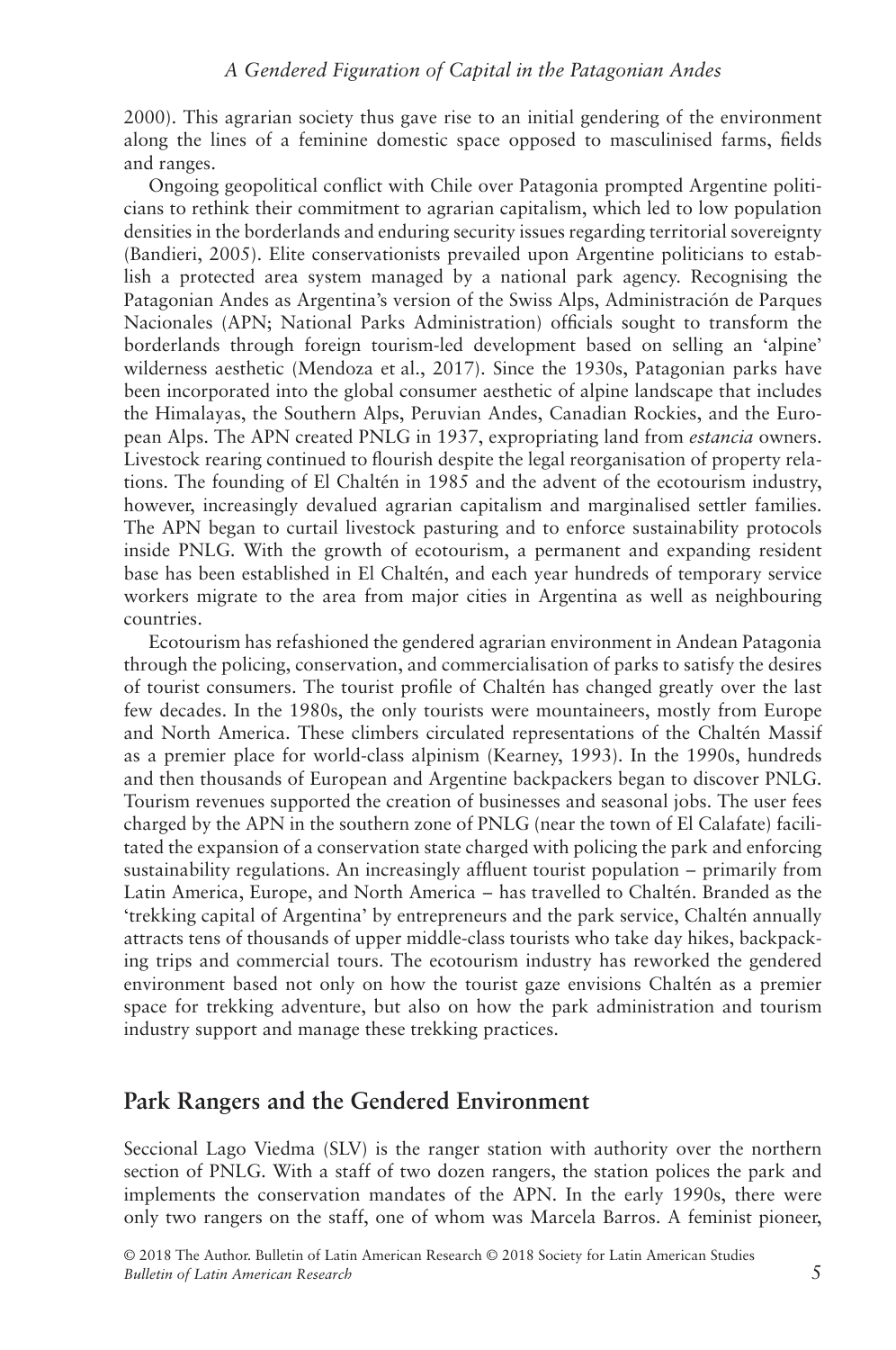Marcela successfully lobbied the APN president to admit women to the national ranger school, taking up a position at PNLG following her graduation. She helped establish the ideal of an egalitarian workload within the SLV corps. The expectation was that every ranger – seasonal and permanent – would rotate between jobs. Women and men spent a similar amount of time giving environmental education talks to tourists at the station, patrolling the trail system and doing maintenance work. The growth of ecotourism generated more revenue for the park but also led to bureaucratic specialisation, opening up two sites of gender-segregated labouring: trail conservation and emergency rescues. Within these two nodes, ranger men participate in the construction of alpine masculinity as a subject position – situated in opposition to women and non-alpine men – that redefnes the gendered environment. These rangers become embodied conduits for capital as they engage in the frst spatial practice fostering ecotourism: conservation work.

In February 2009, a trail crew labours on the Torre Valley path, swinging axes, rolling boulders and flling buckets with small stones. Working on one of the two main hiking trails, the crew consists of three *brigadistas* (seasonal rangers) and a dozen volunteer rangers, mostly from Argentina, but also from Israel, Germany, Canada and the United States. Ernesto De Angelis is the leader of the trail crew and the SLV chief of park maintenance, responsible for keeping the trail system operational, whether this involves repairs, shutting down degraded zones, or constructing new pathways. The trail crew's conservation goal is to counter the proliferation of small paths off the main trail. Discursively framing their activity as mitigating tourist impacts, the crew covers the paths with fallen trees and builds a well-marked main corridor that channels hikers. This concentrates the damage and allows the adjacent soils and vegetation to recover.

The crew labours to produce a wilderness that mirrors the expectations of the tourist gaze. Rangers have spent years replacing or restoring the trails that gauchos created 'spontaneously' – as Marcela phrased it – over decades of pasturing livestock inside the park. As Ernesto remarked, trail work has involved the construction of one-metre-wide paths that are 'built for comfort' and eliminate the rocky, steep patches that are diffcult for elderly and inexperienced trekkers. Rangers have also extracted or minimised overt signs of lasting human impacts – such as barbed-wire fences and the presence of livestock – that contradict the tourist imagination of pristine wilderness. The creation of an effcient trail system has facilitated the expanding circulation of tourist bodies and greater revenue for the industry.

There is a gendered division to trail conservation. Ernesto explicitly identifes 'men's jobs' and 'women's jobs'. He associates men's work with using large, heavy tools (Pulaskis and rock bars) and the moving of boulders. Women's work is identifed with lighter instruments (shovels and buckets) and carrying 'fller material' like small stones, sand and wood. Rangers and volunteers raise few objections to this organisational logic, working in gender-exclusive twos or threes throughout the day. The crew successfully rebuilds hundreds of metres of trail over one month, labouring from nine to fve in the intense sunlight and enduring the usual irritations of pulled muscles, abrasions and blisters. The manual labour ranges from 'diffcult' to 'brutal' – as one volunteer described it – for everyone involved. Each season, Ernesto selects a core group of 'trusted men'. Men who do not perform to his standards face reassignment to working alongside the women. Trail work is thus a domain for the creation of an alpine masculine subject based on robust muscular labour by trusted men who are differentiated from othered subjects viewed as less physically capable. Bodies are divided into three categories: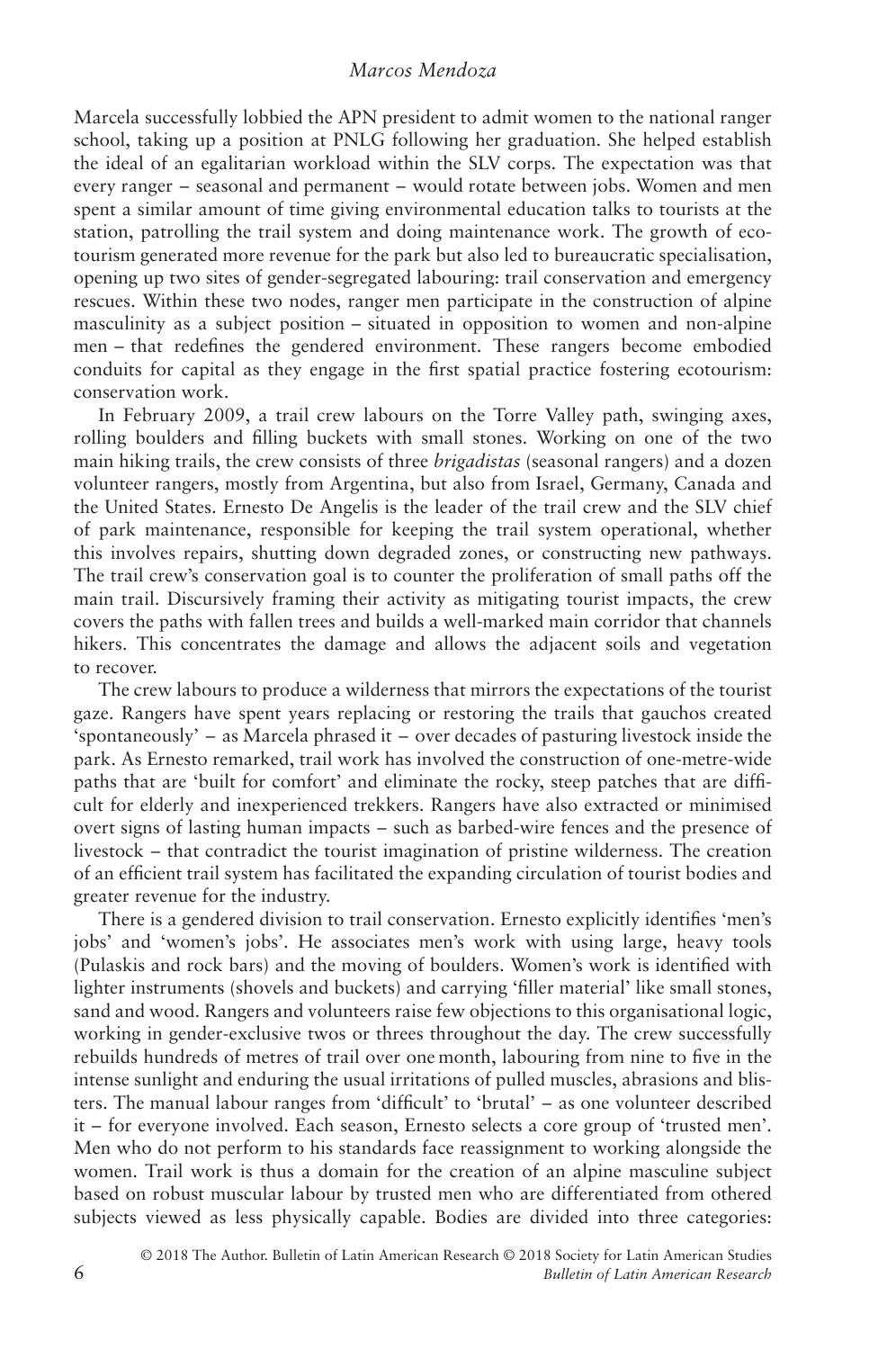alpine men, women and other men who lack bodily strength and ftness. The latter category is defned by the absence of specifc bodily qualities; such actors are marked by negation as *non*-alpine men.

The emergency rescue is another domain of gender-segregated labouring. Jorge Piazzolla is the leader of the seasonal rangers known as *brigadistas*. Every season, *brigadistas* engage in various rescue operations to deal with visitor injuries and fatalities. An emergency rescue is often a multi-party affair. Rangers work with gendarmes, police and a civilian search and rescue team composed of local climbers and guides. This team is an almost exclusively male domain of action. During these operations, Jorge divides ranger men and women into the categories of 'feld rescuers' and 'communication coordinators'. Female *brigadistas* deal with communication management, taking shifts at the ranger station as they monitor radio messages and brief the SLV director. Male *brigadistas* are the feld rescuers. They participate in a large group that is organised into small teams. Teams carry the stretchers and swap round every few minutes.

In February 2009, Ernesto receives a radio call from Jorge requesting a group of *brigadistas* and volunteers to assist a rescue in progress. Ernesto sends three *brigadistas* and one volunteer – all 'trusted men' – to the rescue site to help an injured woman and her family. During this tourism season, rangers engage in over a dozen rescues. Some are minor injuries along frontcountry trails, but a few are severe and/or fatal accidents in remote parts of the park. The rangers drop their tools and run up the trail to the location of the stretcher, adding to the handful of mountaineers and guides who have spontaneously joined the rescue. Rangers sweat and strain alongside others, carrying the grateful woman out of the park. Her husband and relatives continue to thank the group as the rescuers move her effciently over the well maintained trail. Eventually, a team of gendarmes comes running up the trail and adds its labour to the effort. The rangers working for Ernesto peel off from the rescue and hike back to the trail crew where they resume their conservation efforts. Unlike trail restoration, the rescue connects rangers to other social groups, creating a theatre of alpine masculinity that bridges the gap between conservation and public security, while generating heroic narratives about injuries and life-and-death situations in which rescuers intervene. Rescue performances produce instances of pastoral care in which strong, healthy men tend to injured women and men. As the tourism market has expanded, rangers have begun employing more *brigadistas* not only to help engineer more comfortable trails, but also to deal with the growing number of accidents.

In short, conservation is one node in which alpine masculinity has emerged as a gendered subject organised relationally in opposition to women and non-alpine men through performances of environmental care, robust physicality and heroic narration. Conservation helps redefne the gendered environment arising from livestock farming that excluded women from the park's forested and mountainous zones. Women are now incorporated into the social life of nature, but a different line of exclusion is raised between a 'safe' frontcountry and a 'dangerous' backcountry. This highlights a frst aspect of a gendered fguration of capital: the establishment of a privileged subject position defned through spaces of normative exclusion that contribute to accumulation. Through trail work and rescues, male alpine bodies are made and play key roles in producing park infrastructure, keeping tourists safe, and protecting nature, thereby advancing capital formation tied to exploiting tourist desires for wilderness. Rangers become conduits of capital as embodied representatives of the conservation work that produces consumer spaces.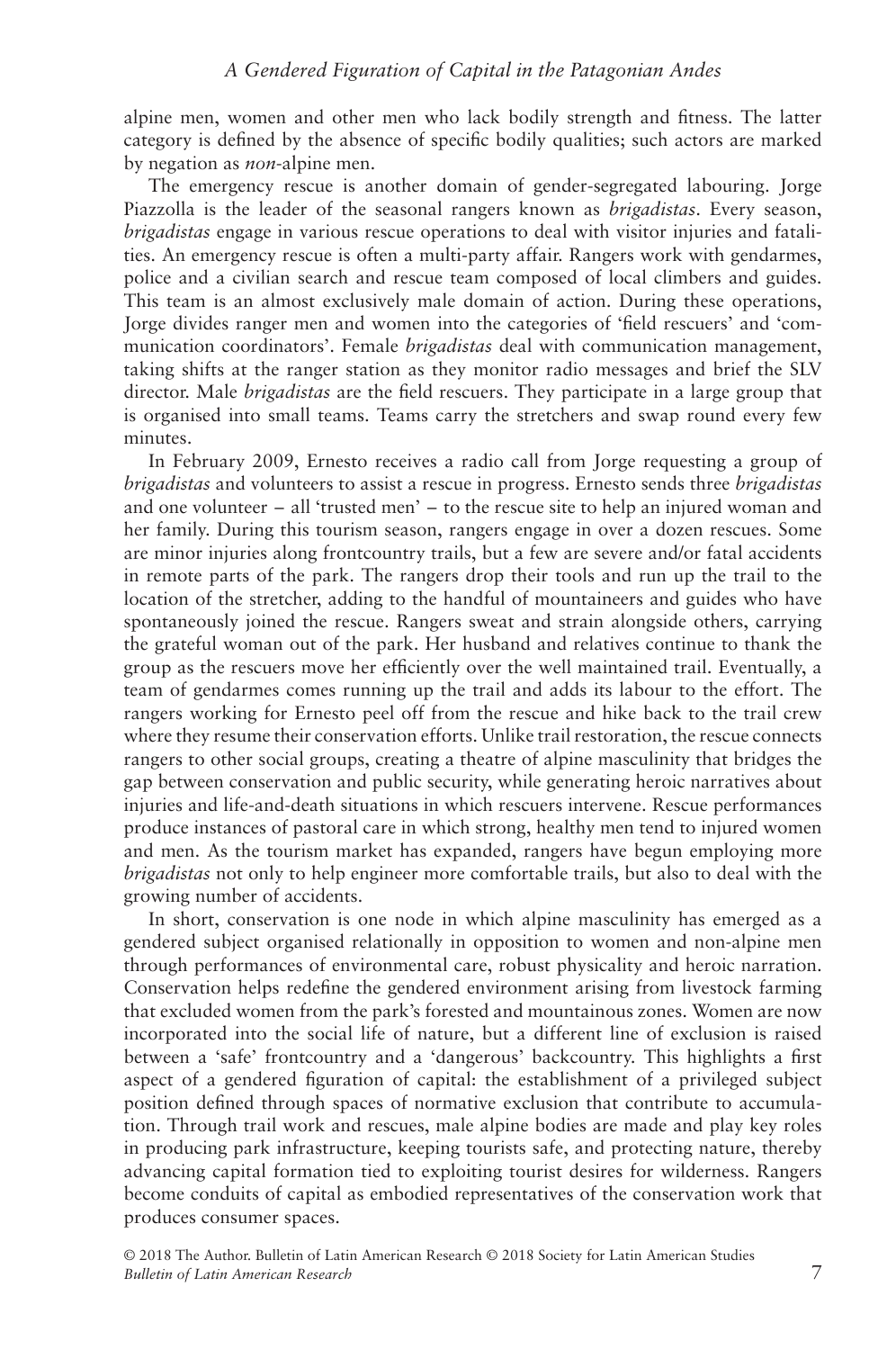# **Commercial Guiding and Masculine Advantage**

Guiding is the second feld of spatial practice in which alpine masculinity is produced. Like rangers, guides are spatial conduits of capital; but instead of a conservation focus, guides produce spaces of wilderness exploration and become embodied icons of the consumer narratives sold by the tourism industry. Clients do not just pay for outdoor experiences. They pay for guide-curated excursions marked by personalised care and attention. Granted higher pay with respect to other workers, guides enjoy a position of gender privilege that contributes to socioeconomic advantages over women and non-alpine men.

The commercial guiding sector consists of over a dozen companies that employ hundreds of head guides, assistant guides and porters. Most workers are *en negro* (informal) employees paid in cash. Workers have collectively agreed to only accept the 'list prices' circulated by the inchoate guiding union at the beginning of the season, though there are always rumours of individuals accepting less. Unlike the relative gender parity in staffng among rangers, the guiding sector is an androcentric domain. Well over 90 percent of the guides, assistants and porters (hereafter 'guides' for short) are young men (18–35 years old), mostly Argentine, who migrate to El Chaltén for the tourism season that lasts from October to April. Many ecotourism scholars have identifed guiding as an overwhelmingly male-dominated industry (Carruyo, 2008; Horton, 2009; Schellhorn, 2010). Nevertheless, there are women in guiding and their experiences help highlight the industry's gendered constraints and opportunities.

There are a variety of tour options available to visitors in Chaltén. On day hikes, guides lead clients through the park to see the two main destinations: Monte Fitz Roy and Cerro Torre. These hikes take a full day and are upwards of 15–20 km of hiking. Beyond the official trail system is the glaciated backcountry. Off limits to everyone except those with mountaineering expertise, two glaciers – Viedma and Grande – are the focal points for commoditisation by the guiding industry. While Viedma is accessed by boat, Grande involves a three-hour hike and a *tirolesa* (Tyrolean traverse) to arrive at the glacier. A *tirolesa* involves clients clipping their climbing harnesses to a cable that spans a river. The clients hang supine and pull themselves across. Finally, there are multiday backpacking trips that range from hiking through the trail system to a week-long expedition onto the Southern Patagonian Icefeld. Though staffed almost entirely by men, the guiding industry normatively constructs the Patagonian wilderness as a gender-inclusive landscape for tourists, using mixed-gender imagery on company signage, brochures, advertisements, and websites. Vendors have mobilised 'ftness level' and desire for 'risk taking' as the organising logics for selecting particular tours. Boating tours are the key options for those of 'moderate ftness' and a 'low desire for risk taking'. Ice trekking and ice climbing tours are opportunities marketed for those of 'medium ftness' and a 'medium desire for risk taking'. The backpacking excursion on the Icefeld is the 'highest level' for customers interested in wilderness adventure. The structuring of consumption in terms of ftness and risk appetite has created a differentiated play space for tourists.

Irena Moretti assembles the trio of clients taking her ice-climbing class in December 2008. Besides me, there is a young British couple: Esther and David. The couple have paid hundreds of American dollars for an hour of instruction. As a park volunteer, I received a free excursion from Patagonia Salvaje, the concessionary with a monopoly on the Viedma Glacier tours. An hour earlier, scores of tourists had fled onto a sleek catamaran that motored across Lake Viedma and docked alongside Viedma Glacier. Apart from the three climbers, the rest of the group donned crampons and began to move into the inner corridors of the glacier, exploring the sublime landscape under the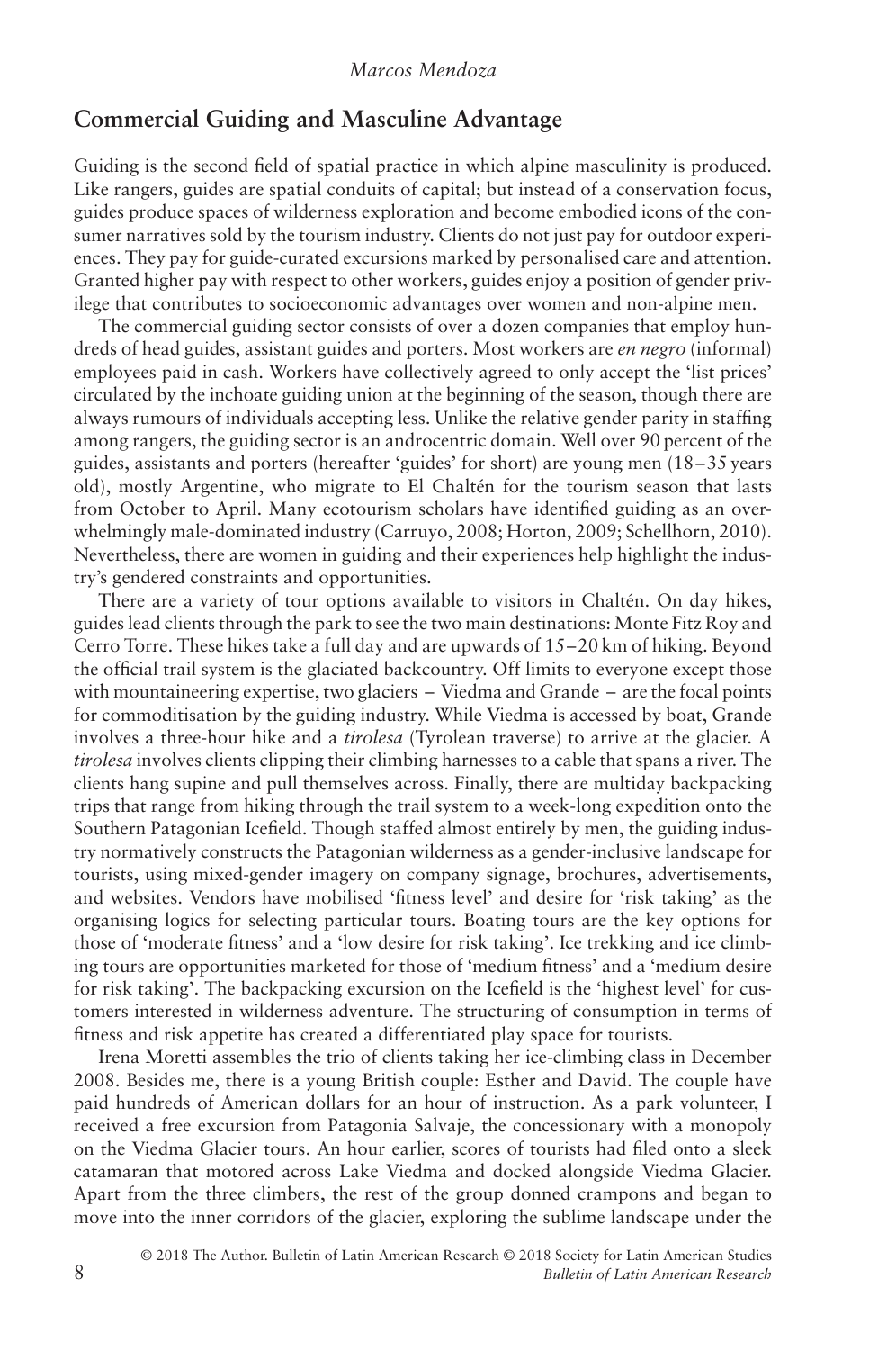#### *A Gendered Figuration of Capital in the Patagonian Andes*

watchful gaze of the guides. The line of trekkers trudged by us with huge smiles on their faces, taking pictures and getting a feel for the novelty of wearing crampons.

David and Esther put on their helmets, harnesses and crampons. Irena leads our group into a ten-metre deep crevasse. She returns to the surface of the glacier and drills two ice screws on the lip to set an anchor point for the rope. Then she abseils to the bottom of the crevasse, where she begins a brief tutorial on ice climbing. Irena ties one end of the rope to the client and secures the other to her harness, putting us 'on belay' to protect us from a fall. David, Esther and I take turns climbing up the approximately 85–90∘ route, enjoying the kinaesthetic novelty of kicking the front spikes of our crampons into the ice and swinging our ice axes hard enough to gain purchase. Like the other tourists on Viedma Glacier, Esther and David delight in the aesthetic pleasures of backcountry wilderness under the pastoral care of the head guide. Interacting with tourists, guides like Irena work to put into practice the commercial slogan that the guiding company, Patagonia Salvaje, uses to market their tours: 'A Day that Lasts a Lifetime'.

Irena's work as a mountain guide places her in an elite category in the guiding sector. There are a series of divisions operating within Chaltén's ecotourism industry. First, there is a divide between urban-based services (restaurants, retail stores, hostels, etc.) and the park-based guiding sector. The urban services sector is mixed gender, while guiding is overwhelmingly male, as well as the best-paid sector. There is also a division between 'skilled' and 'unskilled' labour. Skilled labour involves technical training, a university qualifcation and/or foreign language fuency. In the guiding sector, porters are unskilled labourers insofar as they carry gear and food for clients, as well as not being expected to interact with tourists. Head guides are paid as skilled labourers because of their English-language competency and technical credentials as 'tourism', 'trekking' or 'mountain' guides, which represent ascending orders of expertise and legal authorisation to lead the most diffcult tours.

Irena is one of the very few women to work as a head mountain guide. From the Andean city of Bariloche, Irena has spent years working her way up the guiding hierarchy and dealing with the overt and covert sexism that defnes manual labouring – whether skilled or unskilled – as a masculine activity in Argentina. She has established a stellar record as a top climber with the capacity to tackle the most diffcult peaks in the Chaltén Massif. Her ability to compete successfully with men in the mountains has translated into industry confdence in her ability to lead the ice climbing tour. Irena's case is unique insofar as she stands as a female exception to the rule of men over the guiding world. Irena has continued to work on her body – its musculature, tone, and gymnastic competencies – over many years to gain the mountaineering expertise that is monetarily rewarded in the guiding sector. She has worked to challenge alpine masculinity and the normative exclusion of women from the Andean backcountry.

Guides have acquired a public visibility not granted to other seasonal workers. Guides perform key roles for the commercial guiding sector, becoming the most public representatives of the consumer narratives selling alpine wilderness exploration. The communicative competencies of guides are crucial, as they create imagined worlds of wilderness adventure by interweaving the tour experience with a wider set of narratives about the Patagonian Andes. For Esther and David, Irena became a charismatic source of fascination through her attempt to create an intersubjective world defned around tourist fantasy, telling stories about climbing in the Chaltén Massif and her struggles on different ascents. For the vast majority of tourists visiting Chaltén, guides are their most signifcant resident interlocutors, fashioning narratives about the history of Patagonian exploration and the life-and-death circumstances surrounding alpinism. Guides also educate clients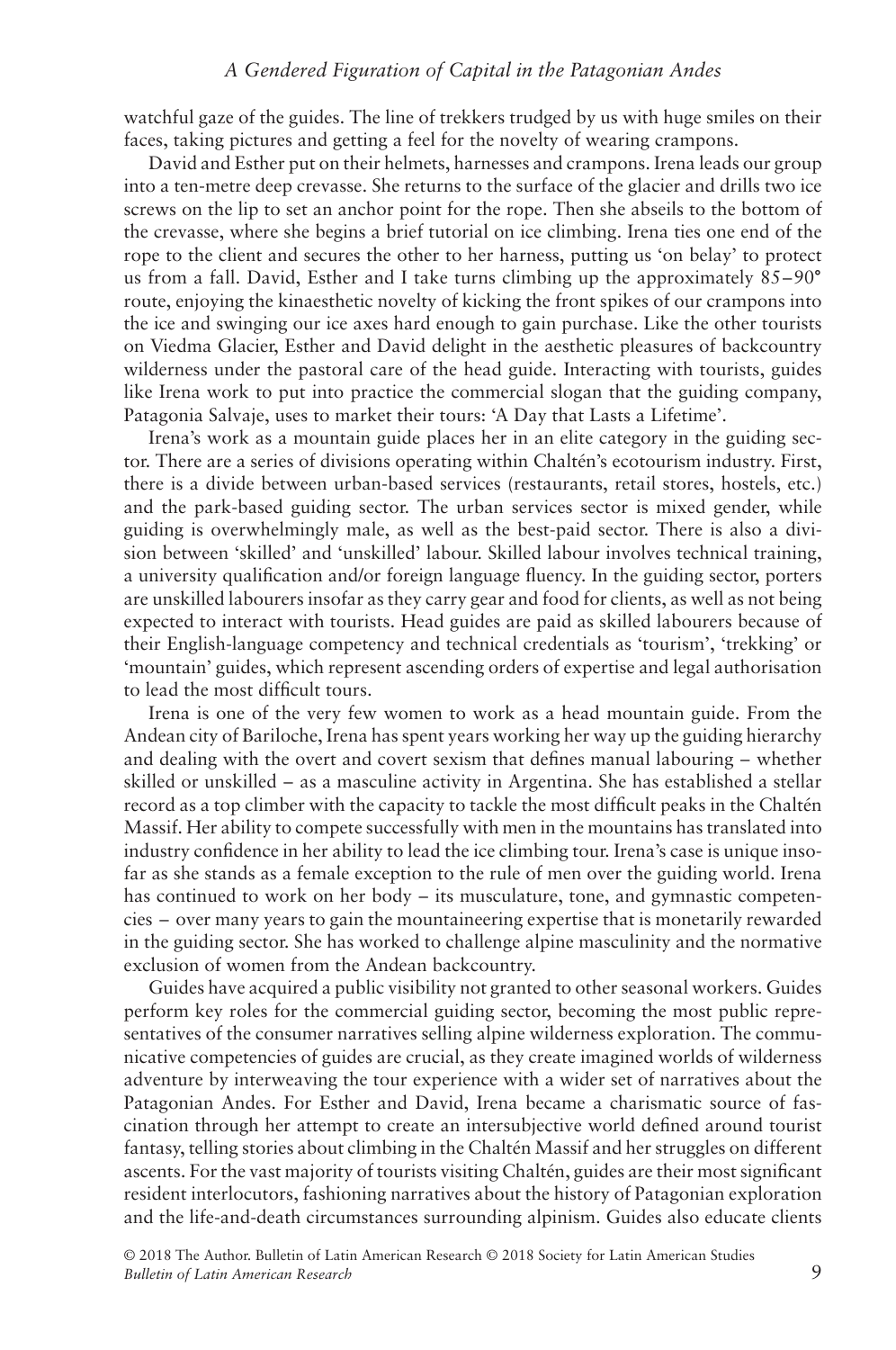about the ecology of the park and extend the conservation regulations developed by the park service. There is a politics of embodied visibility at work. Guides (and rangers) become the key actors associated with tourist security, pleasure and enchantment; other local workers – servers, cooks and domestic workers – are devalued as nameless support staff.

In sum, the guiding sector establishes a second node of gender privilege through physical labour, heroic narration, and environmental stewardship. The guiding industry works to perpetuate alpine masculinity, though not without challenge from a small cadre of women like Irena. Guides keep tourists safe, communicate and construct fantasy worlds, and embody the consumer narratives of wilderness adventure sold by the industry. In this way guides become conduits for accumulation. Moreover, the guiding industry offers the best paying jobs in Chaltén's seasonal labour market. The predominately male world of guiding represents an 'aristocracy of labour' that translates into socioeconomic advantage over woman and non-alpine men who work in town rather than the park. This highlights a second aspect of a gendered fguration of capital: the contribution of gender privilege to the reproduction of social relations of exploitation and domination. Guides enjoy public visibility and higher wages relative to many other workers. Nevertheless, guides are also subordinated to the demands of proft-seeking business owners – most guides, after all, are informal employees stripped of the social benefts associated with formal work in Argentina. By contrast, rangers enjoy formal, unionised employment conditions. This indicates that alpine masculinity stretches across the lines of division between the formal and informal economies, as well as the state and market spheres.

## **Climbing and the Masculine Vertical Environment**

Many rangers and guides are not just waged labourers working for the park administration or for tourism companies, but also recreational climbers. 'Climbing' (*escalada*) refers to three distinct types of activities: bouldering on large stones and rock walls that are close to the ground; sport climbing on the canyon walls that surround El Chaltén; and alpinism in the Chaltén Massif. This leisure pursuit by Chaltén residents intersects with the rarefed world of mountaineering tourism. Each year, 200–300 mountaineers travel to El Chaltén for weeks if not months. Though tourists, mountaineers identify as '*escaladores*' (climbers) to distinguish themselves from the trekker masses, a terminological distinction maintained by residents. These three types of climbing represent a space of social interaction that links rangers, guides and mountaineers around a shared commitment to *escalada* and the inculcation of alpine male values. Climbing is the third feld of spatial practice that shapes tourism consumption: the performance of climbing heroism. Rangers, guides and mountaineering tourists become spatial agents of capital as they produce vanguard or exclusive spaces of consumption. Instead of the inclusive tours and glaciated spaces available to anyone with the means, the Andes are set aside as a privileged domain for mountaineering tourism and recreation. Climbers identify the Andean vertical environment as a monumental space of honour, heroism and sacrifce divorced from the quotidian domains below for horizontally mobile trekkers. As they compete for frst ascents in the Andes, climbers achieve fame and the right to name routes, generating narratives that situate the transnational value of Chaltén.

Climbers have appropriated the peri-urban environment surrounding El Chaltén. Though climbing is a male-dominated pursuit, there are important differences between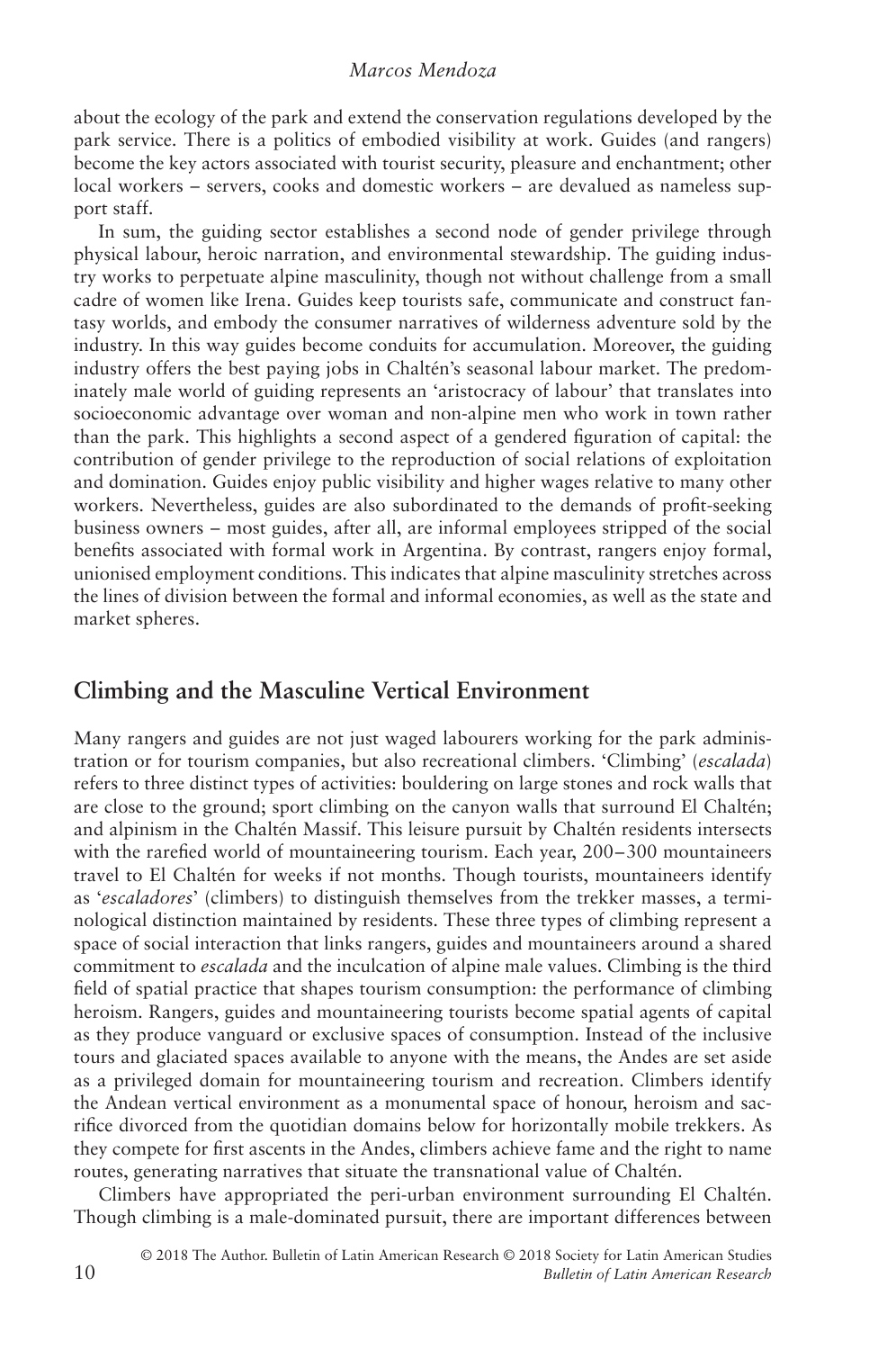the three types. Bouldering involves climbing, often laterally, on large boulders or low-hanging walls. There is a very lively bouldering scene that includes climbers of varying degrees of training and dedication. This scene is the most gender-equitable zone of climbing, with a signifcant number of young women. The costs of entry to bouldering are low; the only expense is a pair of climbing shoes. Also, there are many beginner and intermediate routes for residents to refne their technique, or simply to socialise with peers, listening to music, drinking yerba mate, and smoking marijuana. Chaltén has a vibrant counterculture of which climbing has become a key symbol. Far more gender-segregated is sport climbing. Sport climbing takes place on the canyon walls (50–100 metres high) that surround the village. Climbers ascend in teams (two or three members), with the lead climber moving vertically up the rock face and clipping the rope into a set of metal bolts that have been drilled into the wall for protection. The costs of entry are higher. Climbers must purchase ropes, harnesses, helmets and other protective devices. A basic package of gear may cost a beginning climber 400–500 US dollars. Rangers and guides develop their rock-climbing skills in the relatively safe environment that surrounds the town. For many, the goal is to go mountaineering in the Chaltén Massif. Seasoned alpinists act as gatekeepers for aspiring climbers, helping them train and improve their technique, but also judging when they are ready for the Andes.

Mountaineering is the apex of the climbing hierarchy and the social domain most associated with alpine masculinity. Relatively young (18–35 years old) alpinists often group into small teams (two or three members) that make light, fast and self-contained ascents up rock, snow and ice routes. Andean routes often involve hundreds if not thousands of metres of elevation gain that require a day or multiple days to complete. As an elite range within global alpinism, the Chaltén Massif is a key space for acquiring fame and the possibility of becoming an athlete sponsored by companies like Patagonia, Inc., The North Face, or Mammut. Women comprise less than 10 percent of the mountaineering population, mirroring the gender inequity that exists in the guiding industry. Women struggle against gender barriers in alpinism, facing sexism, scepticism about their abilities, and paternalistic attitudes that deny their very presence in the Andes (Gómez, 2010). Alpinist culture rhetorically embraces an egalitarian ethos that rejects gender, racial, class, national or age exclusions. In practice, however, Patagonian alpinism involves mostly young white men from Argentina and countries in the global north. A key aspect of the cosmopolitan ideology that defnes mountaineering is the embracing of 'clean climbing' ethics. Developed in the Yosemite Valley in the 1960s and 1970s (Chouinard, 2006), the global discourse of 'clean climbing' has come to mean the rejection of tools and protective devices that alter the natural conditions of rock faces. Alpinists view the Andes as a vanishing resource to be conserved, forgoing the technologies and tactics that might create irreversible environmental impacts.

Alpine masculinity has become spatially reifed within the Patagonian Andes. The toponymy of the Chaltén zone and the Southern Patagonian Andes celebrates a history of masculine exploration. The principal mountain in the area, 'Fitz Roy', bears the name of Captain Robert FitzRoy who led the Beagle expedition that brought Charles Darwin to Patagonia. Argentine cartographers, German glaciologists, and Italian priests explored the Chaltén zone beginning in the late nineteenth century, surveying, climbing and naming key landmarks. Beginning in the early twentieth century, mountaineering expeditions created an increasingly differentiated vertical topography (Kearney, 1993). Each route had its own history of ascents, near misses and fatalities, as well as a wealth of environmental knowledge about the gear, tactics and strategies needed to overcome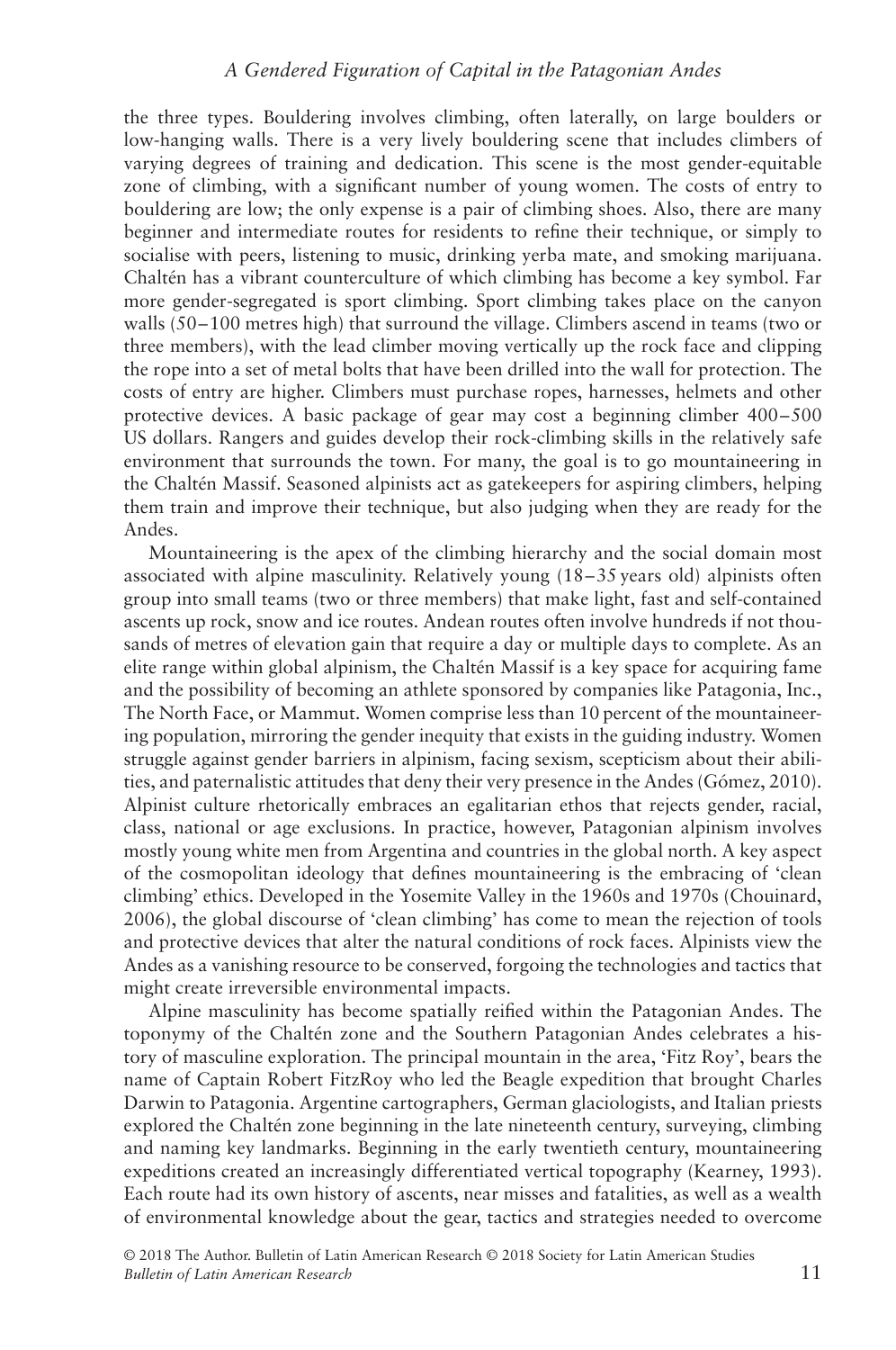its diffculties and dangers. The vertical topography refected the masculinist legacy of exploration, granting naming rights according to the rule of the frst ascender. Andean toponymy commemorated explorers and climbers – FitzRoy, Poincenot, Standhardt, Saint-Exúpéry – who have become part of the spatial lexicon for local residents.

This vertical topography intersects with historical consciousness and heroic narration about Andean climbing. There are stories about perilous ascents on the two major peaks – Monte Fitz Roy and Cerro Torre – that most rangers, guides and climbers know and enjoy retelling. Stories about death are a common subgenre since these narratives are instructive to climbers, teaching them about mountaineering risks. For example, Rolando Garibotti refected on the death of Horacio Bresba, discussing the wet storm that soaked Horacio and his climbing partner Victor on Fitz Roy. Horacio slipped as he was abseiling down the Franco-Argentino route, and then went hypothermic. The question was what should his partner have done? Should he have carried an unconscious Horacio down the mountain? Or should he have descended alone?

Victor left Horacio and thought that he was going to get help for him, and tried to come down here [to El Chaltén] and organise a rescue [ … ] I don't know if Victor would have been able to put Horacio on his back and rappel down six or seven times to the glacier, and then drag him down [ …] Coming down under normal conditions, Horacio was at least three hours [above the advanced base camp of Paso Superior]. Three hours carrying someone who is fucked up means nine hours. (R. Garibotti interview, 18 October 2009)

Though some climbers condemned Victor for leaving Horacio and descending for help, Rolando's point was that it probably would not have made any difference. Victor had no way of warming Horacio's comatose body. Victor might well have died if he had tried to abseil down the mountain with an unconscious partner, and then drag him down a crevasse-covered glacier. Rolando's retelling of this story speaks to the themes of honour, heroism and sacrifce that inform alpine masculinity in the Andes. Much like signposts, these instructive narratives are embedded in vertical space and public memory as reminders of mountaineering perils.

Climbers construct transnational narratives that situate Chaltén's spatial identity in ways that foreground the agency of certain subjects. Though branded the 'trekking capital of Argentina', El Chaltén is equally associated with mountaineering. Indeed, El Chaltén has a unique status in Patagonia as one of two elite testing grounds for world-class mountaineering; the other is Chile's Torres del Paine National Park. By competing for frst ascents, climbers angle to inscribe their names into the annals of global mountaineering as history-making individuals. Certainly this is a very rarefed kind of 'world historical' practice, but an important one in confguring Chaltén as a place with transnational value. There is a politics of visibility mirroring that which occurs in guiding and conservation. The act of naming heroic frst ascenders is vital to the 'new mythographies' (Appadurai, 1996: 6) being constructed about Patagonian ecotourism destinations. In Chaltén, residents and tourists do not create transnational narratives about the capitalist class of business owners. Instead, they lionise climbers as icons of Andean masculine heroism. Indeed, the Andes are a spatial domain inaccessible to trekking tourists. This act of segregation is integral to their fetish-like quality for tourists, who clamour to get as close as possible on their tours: taking photos, trekking independently to the edge of the backcountry, touring parts of the glaciated backcountry under the watchful gaze of alpine men, but never breaching the imagined boundary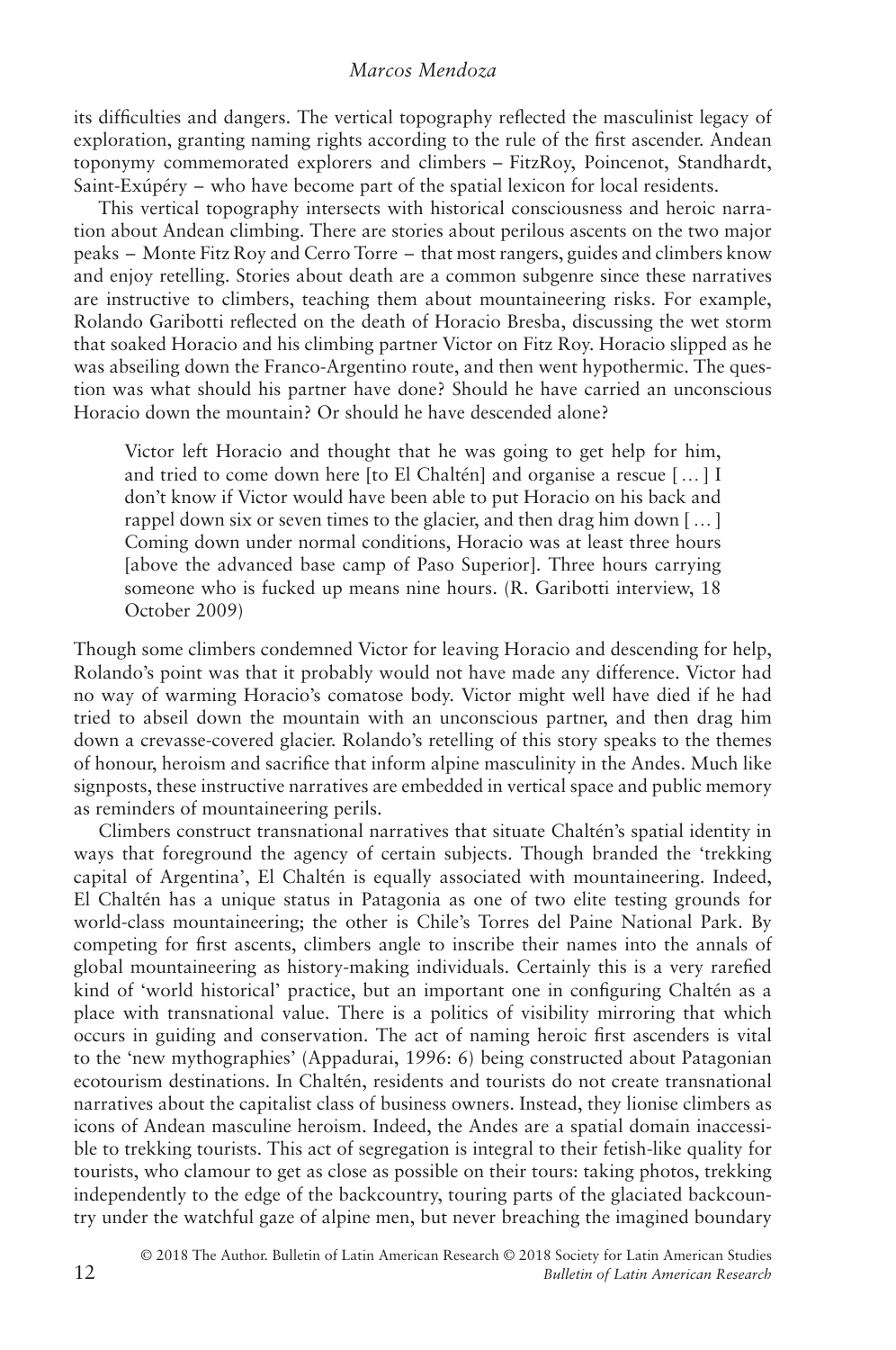that walls off the Andes – as a dangerous, mythic and history-making domain of value for transnational actors – from mere transnational travellers. Transnational agency is reserved, it seems, solely for the alpine men who are named and celebrated by local residents and within global mountaineering.

This highlights a third aspect of a gendered fguration of capital: the congealment of gendered values within a fetishised environment. Alpine men have established a near monopoly over the exclusive vertical space of consumption and recreation associated with climbing. To return to an earlier point, for Marx ([1894] 1991) the social power of capital rests not simply with its ability to exploit the surplus value of labour, but also its representational value and objectifcation within a set of material entities, prosaic or elevated. Rather than a social force seen as spectral, threatening or cannibalistic (Taussig, 1980; Gordillo, 2004), alpine masculinity – as a gendered fguration of capital – is eminently valued and celebrated in this social world. It is culturally constructed not only through the everyday actions of rangers and guides who facilitate and regulate tourism consumption, but also through the heroic agency of climbers who situate Chaltén's spatial identity within the global tourism industry.

# **Conclusion**

This article has examined ecotourism and the spatial production of gender privilege in Andean Patagonia. Focusing on El Chaltén and Los Glaciares National Park, I have argued that ecotourism has facilitated the rise of an alpine masculine subject that involves a particular set of actors – rangers, guides and climbers – and bodily values: the displaying of robust physicality, the creation of heroic narratives about overcoming the dangers and diffculties of nature, and a conservationist ethos that seeks to limit environmental impacts. Alpine masculinity is relationally constituted in tension with women and non-alpine men, while situated in a concrete political economy of power and socioeconomic opportunity. Alpine men engage in spatial practices – conservation (rangers), wilderness exploration (guides) and climbing heroism (climbers) – productive of a gendered environment tailored to controlling and fomenting trekking consumption and accumulation. Though alpine men have established a position of control over key sectors of the ecotourism industry and specifc domains of Andean nature, women have begun to challenge this regime of 'dominant masculinity' (Coles, 2009), inviting future avenues of possible research.

This article has contributed to scholarship on ecotourism, gender and capitalism by highlighting how signifcant masculine subjectivities are to the networks of gendered bodies mobilised within ecotourism-centred logics of accumulation. Developing the concept of a fguration of capital, I have underscored how ecotourism-based capitalist economies privilege certain bodies (human or non-human) that become conduits of capital, refect relations of domination and exploitation, and are central to collective narratives of social life. Different ecotourism markets will 'fgurate' capital in distinct ways, privileging specifc human (alpine men, indigenous women, etc.) or non-human bodies (elephants, quetzals, rhinos, gators, etc.) situated in fetishised environments (glaciers, mountains, coral reefs, etc.). It is quite likely that many ecotourism sites depend upon confguring multiple bodies simultaneously, though in ways structured by capitalist processes of marketing, advertising and branding that consolidate a competitive position within the global (eco)tourism market. Ultimately, though, this analysis demonstrates the value of attending to how embodied subject positions (gender, age, class, sexuality,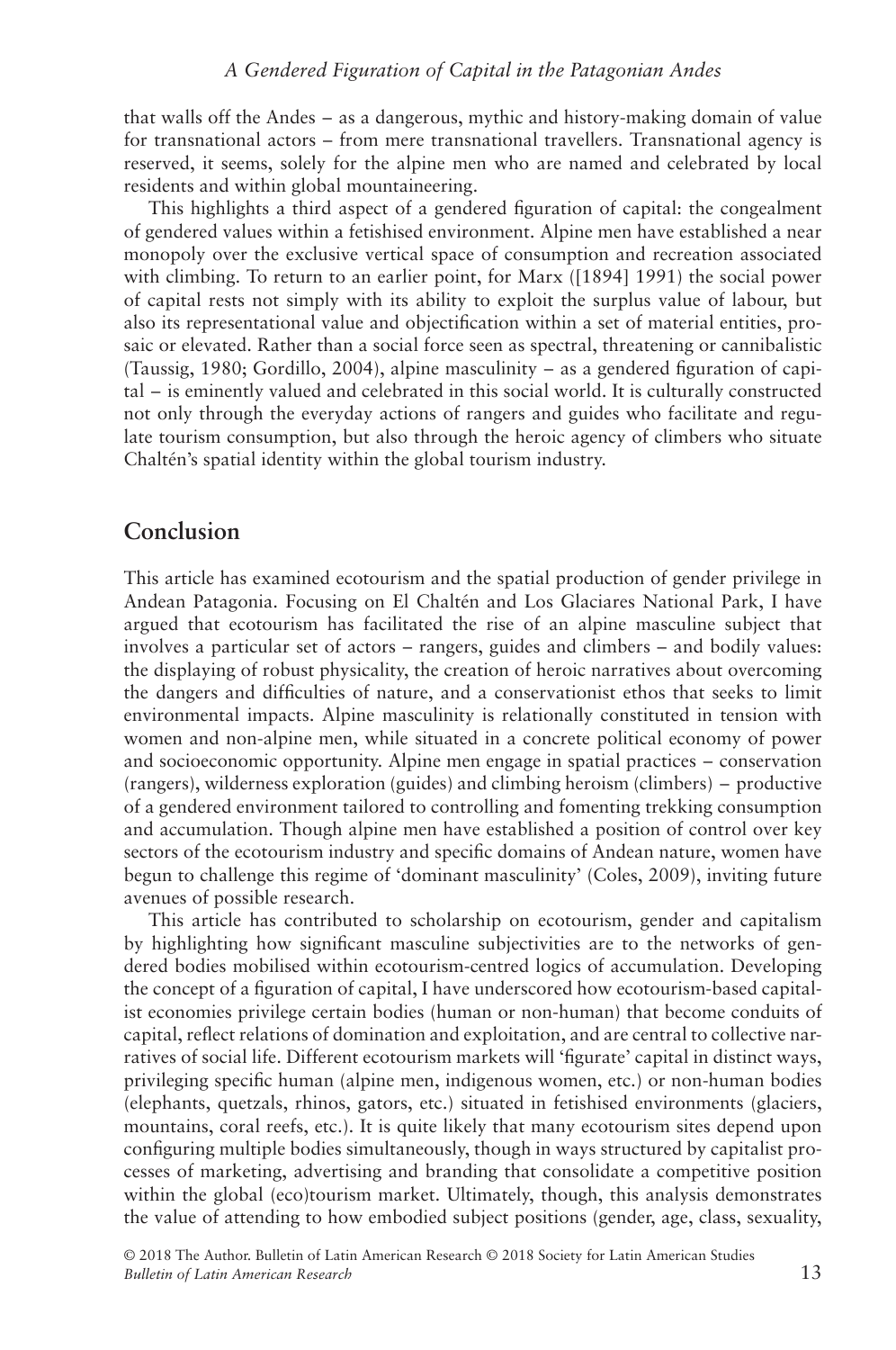race, ethnicity, etc.) are taken up and fgurated within cultures of capitalism, generating not only powerful spectral forces but also heroic enchantments.

## **Acknowledgements**

The author would like to thank E. Dürr, S. Walther, J. M. Thomas, A. McDowell, C. Passidomo, and S. Delerme for providing incisive feedback on earlier drafts.

# **References**

- Appadurai, A. (1996) *Modernity at Large: The Cultural Dimensions of Globalization*. University of Minnesota Press: Minneapolis.
- Bandieri, S. (2005) *Historia de la Patagonia*. Editorial Sudamericana: Buenos Aires.
- Bernard, H. R. (2011) *Research Methods in Anthropology: Qualitative and Quantitative Approaches*. AltaMira Press: Lanham.
- Brockington, D., Duffy, R. and Igoe, J. (2010) *Nature Unbound: Conservation, Capitalism and the Future of Protected Areas*. Earthscan: London.
- Carruyo, L. (2008) *Producing Knowledge, Protecting Forests: Rural Encounters with Gender, Ecotourism, and International Aid in the Dominican Republic*. Pennsylvania State University Press: University Park.
- Chouinard, Y. (2006) *Let My People Go Surfng: The Education of a Reluctant Businessman*. Penguin Books: New York.
- Coles, T. (2009) 'Negotiating the Field of Masculinity: The Production and Reproduction of Multiple Dominant Masculinities'. *Men and Masculinities* **12**(1): 30–44.
- Comaroff, J. and Comaroff, J. L. (1999) 'Occult Economies and the Violence of Abstraction: Notes from the South African Postcolony'. *American Ethnologist* **26**(2): 279–303.
- Dilly, B. J. (2003) 'Gender, Culture, and Ecotourism: Development Policies and Practices in the Guyanese Rain Forest'. *Women's Studies Quarterly* **31**(3/4): 58–75.
- Duffy, R. (2002) *A Trip Too Far: Ecotourism, Politics and Exploitation*. Earthscan: London.
- Erazo, J. (2013) *Governing Indigenous Territories: Enacting Sovereignty in the Ecuadorian Amazon*. Duke University Press: Durham.
- Fletcher, R. (2014) *Romancing the Wild: Cultural Dimensions of Ecotourism*. Duke University Press: Durham.
- Fletcher, R. and Neves, K. (2012) 'Contradictions in Tourism: The Promise and Pitfalls of Ecotourism as a Manifold Capitalist Fix'. *Environment and Society: Advances in Research* **3**: 60–77.
- Gentry, K. M. (2007) 'Belizean Women and Tourism Work: Opportunity or Impediment?'. *Annals of Tourism Research* **34**(2): 477–496.
- Gómez, M. (2010) 'Chicas en el Fitz Roy'. *Vertical Argentina* **7**: 24–27.
- Gordillo, G. (2004) *Landscapes of Devils: Tensions of Place and Memory in the Argentinean Chaco*. Duke University Press: Durham.
- Guthman, J. and DuPuis, M. (2006) 'Embodying Neoliberalism: Economy, Culture, and the Politics of Fat'. *Environment and Planning D: Society and Space* **24**(3): 427–448.
- Harvey, D. (1998) 'The Body as an Accumulation Strategy'. *Environment and Planning D: Society and Space* **16**(4): 401–421.
- Honey, M. (2008) *Ecotourism and Sustainable Development: Who Owns Paradise?* Island Press: Washington.
- Horton, L. R. (2009) 'Buying Up Nature: Economic and Social Impacts of Costa Rica's Ecotourism Boom'. *Latin American Perspectives* **36**(3): 93–107.
- Kearney, A. (1993) *Mountaineering in Patagonia*. Cloudcap: Seattle.